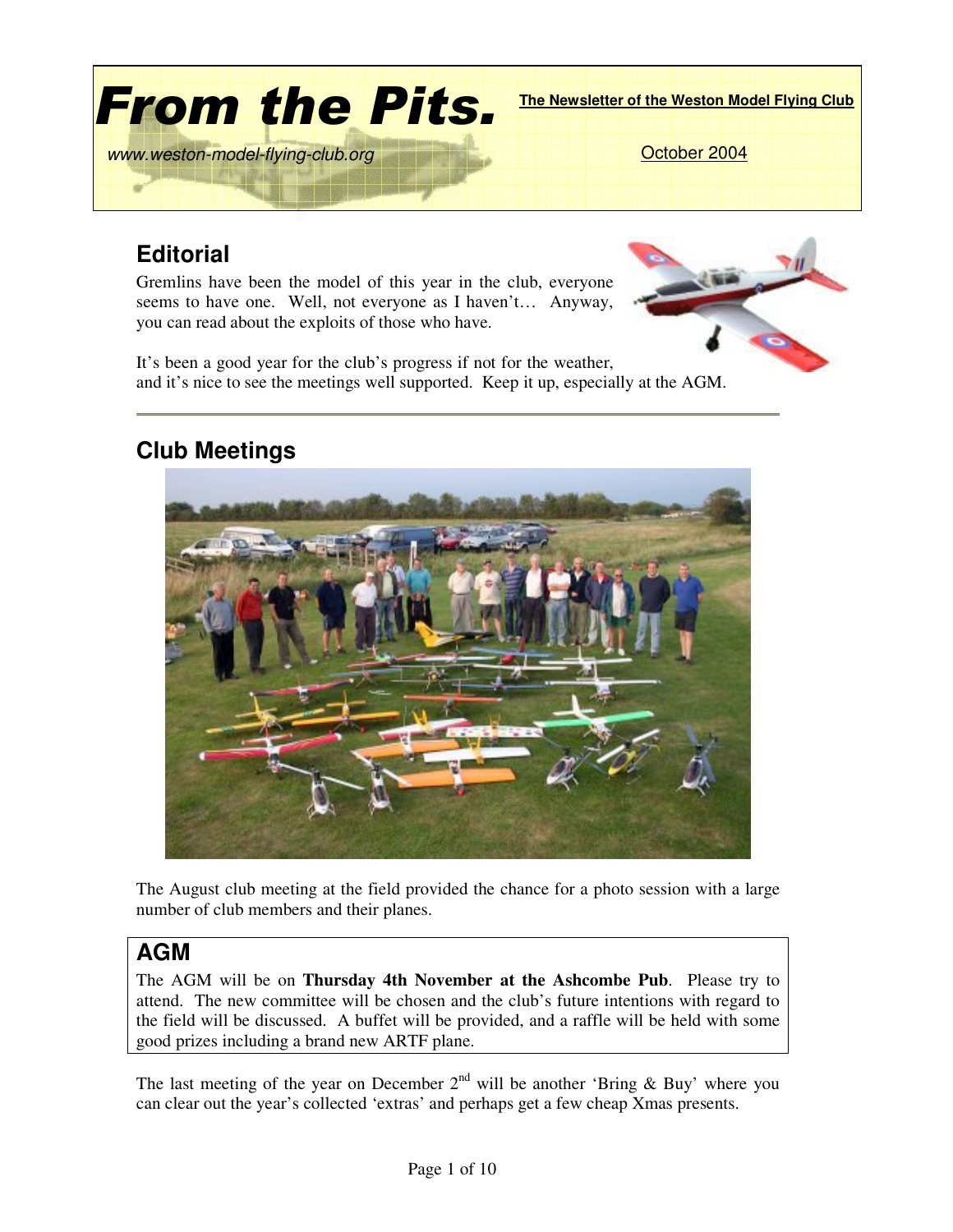## **Flying Site Improvements**

The old wooden walkway from the road to the bridge had been damaged recently, probably by cows standing on it, and had become dangerous due to broken slats. Hence it was decided to replace it with a concrete one.

This was done in a few hours in late September by the small working party seen below, and the opportunity was also taken to clear away and burn the old bridge timbers that had lain beside the gate since last year. The new walkway is much safer and long-lasting, and also gives us easy disabled access should it be required.





Note that although the concrete walkway is more than strong enough for its intended use it's certainly not advisable to drive cars across it, so please don't.

In addition to the hedge cutter purchased a few months ago, we now have a petrol-driven strimmer which can be used to clear away weeds or long grass from areas inaccessible to the mower. Many thanks to **Ivan Steerment** for donating this item.

## **Casualties**

The ladder has had plenty of use recently, as here when Paul Lathall's electric pylon racer (mk II) ended up at the top of the hedge. Fortunately damage was minimal.





…Which is more than can be said for someone's helicopter…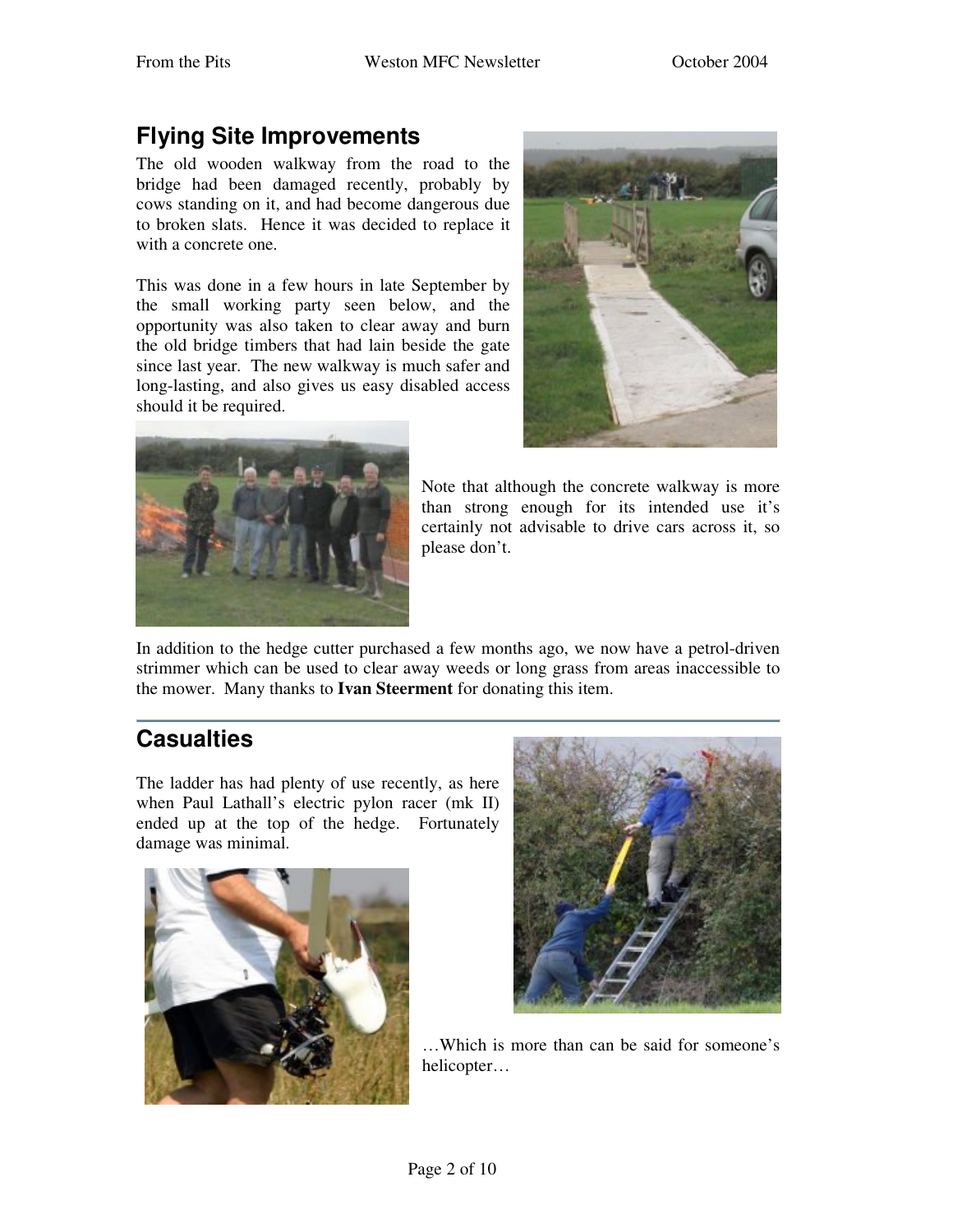# **Families Day**

On the Sunday of the August Bank Holiday weekend the club organised a Families Day when friends, partners and children were invited along for a social get-together after flying had finished. The weather was unusually co-operative with the sun coming out in late afternoon just in time for the event. Unfortunately we had to leave early, so I'll leave it to **Mandy Meaney** (wife of Alan) to give an unbiased view in her letter to us:

To The Members of Weston Model Flying Club

May I take this opportunity to thank the club for a great evening of entertainment. The barbecue was brilliant – no fuss, no frills, just good old plain food appealing to all. The

timing was well thought out allowing families with young children to attend.

A game of rounders to end the evening proved to be a real hoot and a nice relaxing way to get to know other flying partners.

Thanks to everyone who helped to organised the event. Look forward to the next time. Excellent all round guys

WELL DONE

Regards **Mandy (Meaney)**

ps. Steve (O'Brien) When I saw you cleaning up I wondered what you were doing with the black bin liners. I thought they were to transport sick planes and broken helis!

## **Spot the Model**

The answer to last issues's competition was that the model is the one on the right. Too-small wheels and propellor are the most obvious give-aways.



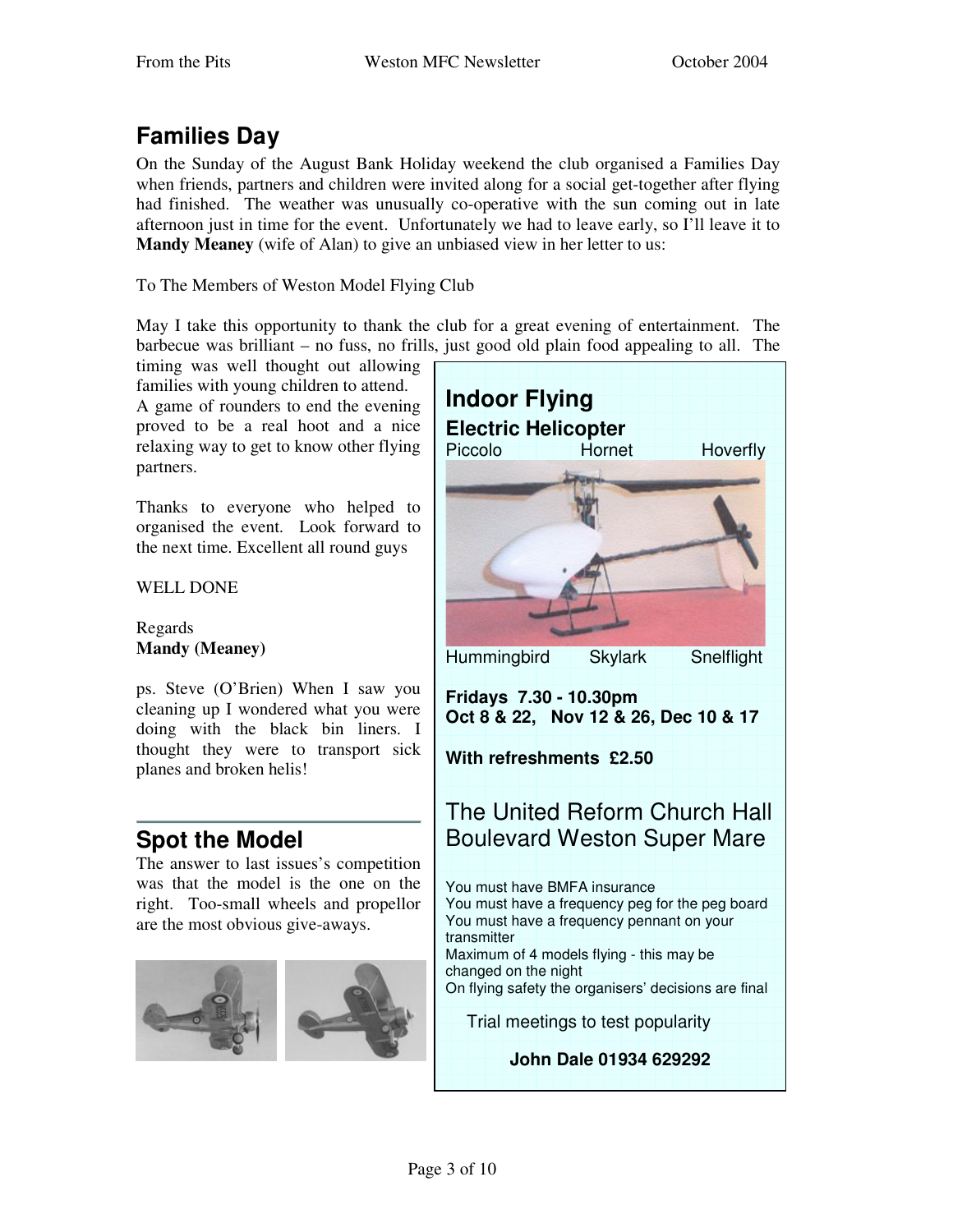### **Combat Flying Event**

At the August club night at the Ashcombe a date was set to hold a Gremlin combat competition, it was to be held on Sunday 19<sup>th</sup> September weather permitting. The challenge was set and now all that was needed were the competitors with their planes at the ready.

Earlier in the year I had mentioned this to my brother Mark in the Yeovil club who said there was some interest to have a go and that they would "*whip our asses"*. The gauntlet was duly thrown and their response was impressive with two pilots attending the day with good looking models and spares including a spare set of wings (I think these guys mean business).



Competition Day arrived and everything was at the ready, with the Yeovil boys (Mark and Robin) first to arrive, shortly followed by some of our club members. I was the competition organiser with **Pat Teakle** the judge, and various other members were roped in as helpers

for scoring and time keeping.

#### **Pilots**

Seven pilots entered, namely **Mike Pope**, **Mark Pope**, **Robin Saunders**, **Steve O`Brien**, **Peter Spragg**, **Keith Watts** and **Paul Lathall**.



A pilot briefing was held to itemise safety, scoring and format.

#### **Format**

The format was three rounds; each round was in a group of three or four giving each pilot one flight per round, and then a final with the top four.

#### **Scoring**

A points system was used which was calculated from flight time, streamer cuts, nonengagement, and safety minus points.

#### **The Flying**

The weather was a bit on the windy side with a couple of showers thrown in but flyable. We all lined up for a photo shoot with our models. The first four in the row from right to left were the first to fly. The first flight was quite interesting with the scoring being misinterpreted, this was straightened out with a quick briefing and all was back on track.

The following rounds got better and better with contact being made with the streamers a number of times, the flying being very competitive, which meant fun for the pilots and the spectators.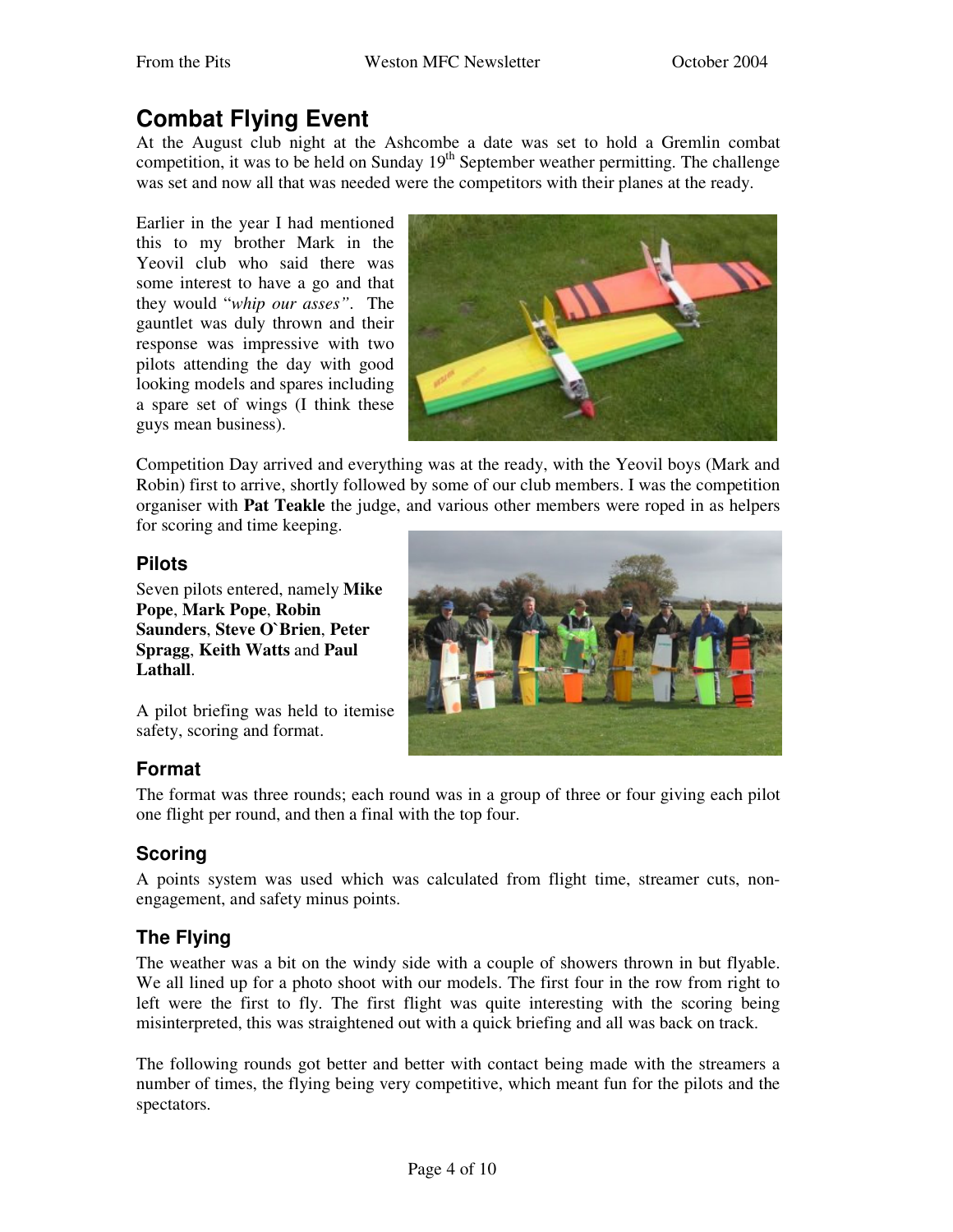Keith made an early exit with a detached engine, followed shortly afterwards by Steve with a split engine-bearer.

#### **The Final**

All three rounds flown and the scoring added up, the four finalists were Mark, Robin, Mike and Peter. The Final begins, Pilots at the ready, planes on the starting spots, the whistle blows and a sprint to get those engines started and into the air, very quickly all four models are away and the scoring begins. Earlier rounds have bought confidence and some nice tight flying follows.

Four minutes into the flight and my engine dies, so that's me out, and the flying remaining tight, in fact very tight and a mid-air occurs. Mark and Robin's planes collide, is that the Yeovil team out? No, Mark's



plane flies on with Robin's crashing into the far field, the final few minutes are left with Mark and Peter battling it out. Pat blows the whistle and that's it the only thing to do is land and count up the points.

#### **Results**

After what had been a great fun day for pilots and spectators there could only be one winner.

| Peter Spragg   |
|----------------|
| Mark Pope      |
| Robin Saunders |
| Mike Pope.     |
|                |



The "Le Mans" start saw pilots and helpers running to start their planes

#### **Conclusion**

This was a good fun competition, just ask any one who was there. Even **Alan Meaney** who turned up a bit late for the start of the competition but did manage to get a flight in the last round, scoring one of the few streamer contacts of the day.

My thanks to all for helping to make this another memorable day and may there be many more.

**Mike Pope**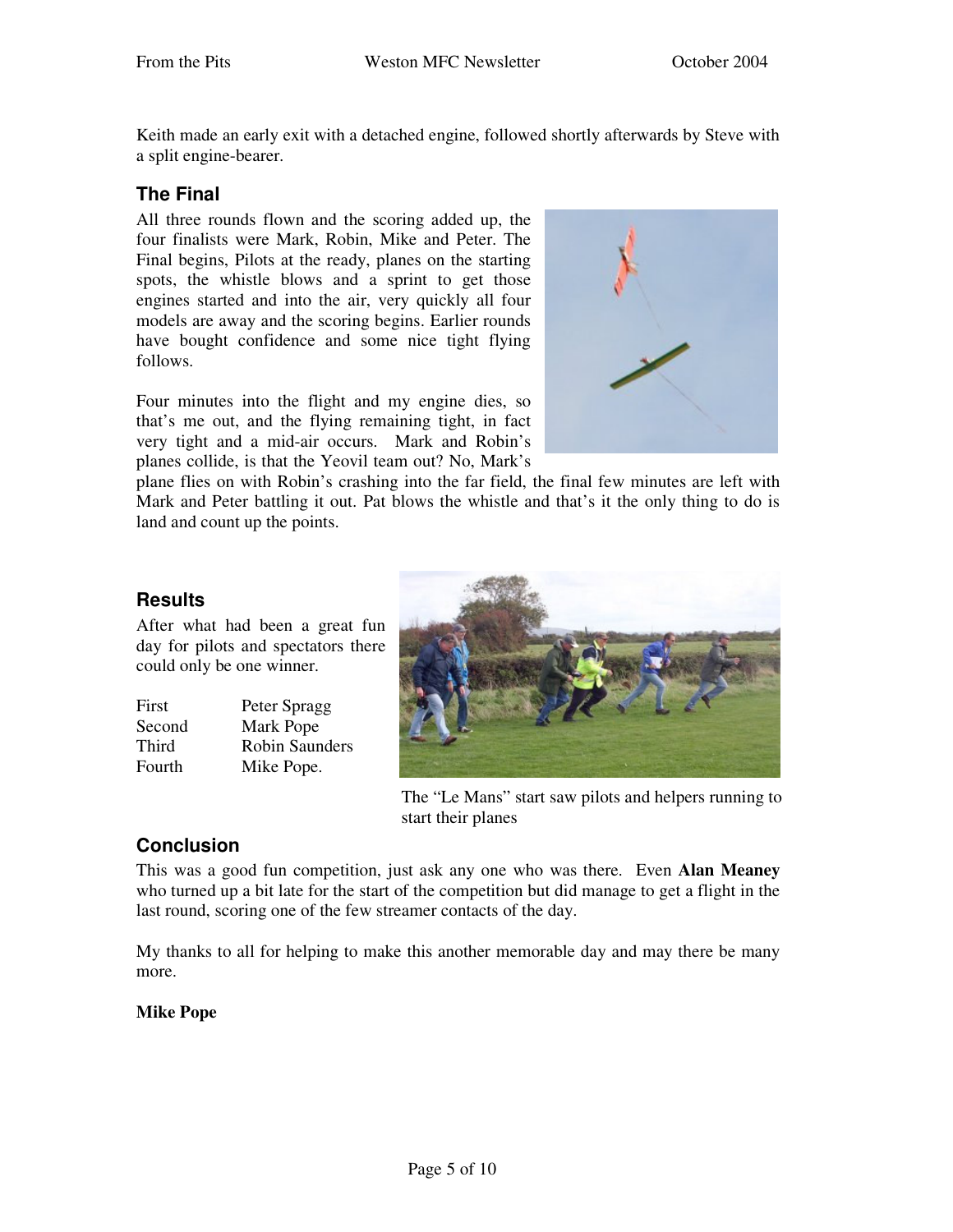## **Combat Flying – My Account**

The first thing I must say is that I wouldn't normally have flown in a howling south-westerly gale, but well I thought it's only a £50 plane so lets get on with it.

My first round was hampered by a slow to start engine and then taking off on full rates (try this yourself, it doesn't half liven up the controls).

And miles out of trim, so whilst trying to sort out the controls flying at full throttle down wind I gained control



somewhere in the region of Yatton / Claverham. Getting back having already lost half my streamer, just in time for the judges to declare that the plane with the black wing underside was not engaged. Couldn't be me I thought as I've already had my streamer cut and my wing underside is white. But the judge's decision was final. I did manage to steer clear of the Yeovil boys though so landed in one piece.(I was wondering why they had brought spare wings with them---and found out later watching the final).

My second round got off to a better start - engine fired up first thwack of my screwdriver handle and I was first in the air, flew a couple of circuits whilst waiting for opposition and you guessed it the judges decided that I wasn't engaged. They didn't even have a stab at an under wing colour this time, having mistaken black for white last time! There was not a lot of streamer cutting in this round and sadly I cracked my engine mount on landing so I was out.

My thanks to the organisers, I look forward to the next round. Perhaps we could allow the judges to bring their guide dogs next time instead of relying solely on their white sticks…

#### **Steve O'Brien**

### **Mobile Phones Again**

You'll hopefully all be aware that our club follows the advice from the BMFA that mobile phones should not be taken on to the flying field because of the risk of interference with transmitters.

Until now it has been generally accepted that the risk is theoretical rather than real, but a recent high-profile incident has shown evidence that mobiles really can interfere with the new synthesised-frequency transmitters.

While as far as I know no-one at our club owns a synthesised set yet, we don't want to let our complacency cause a problem should anyone get one. Hence this should serve as another reminder to everyone that mobile phones are not allowed on the field.

The full text of the BMFA safety bulletin can be found at http://www.bmfa.org/news/bulletins/sb6\_mobiles.html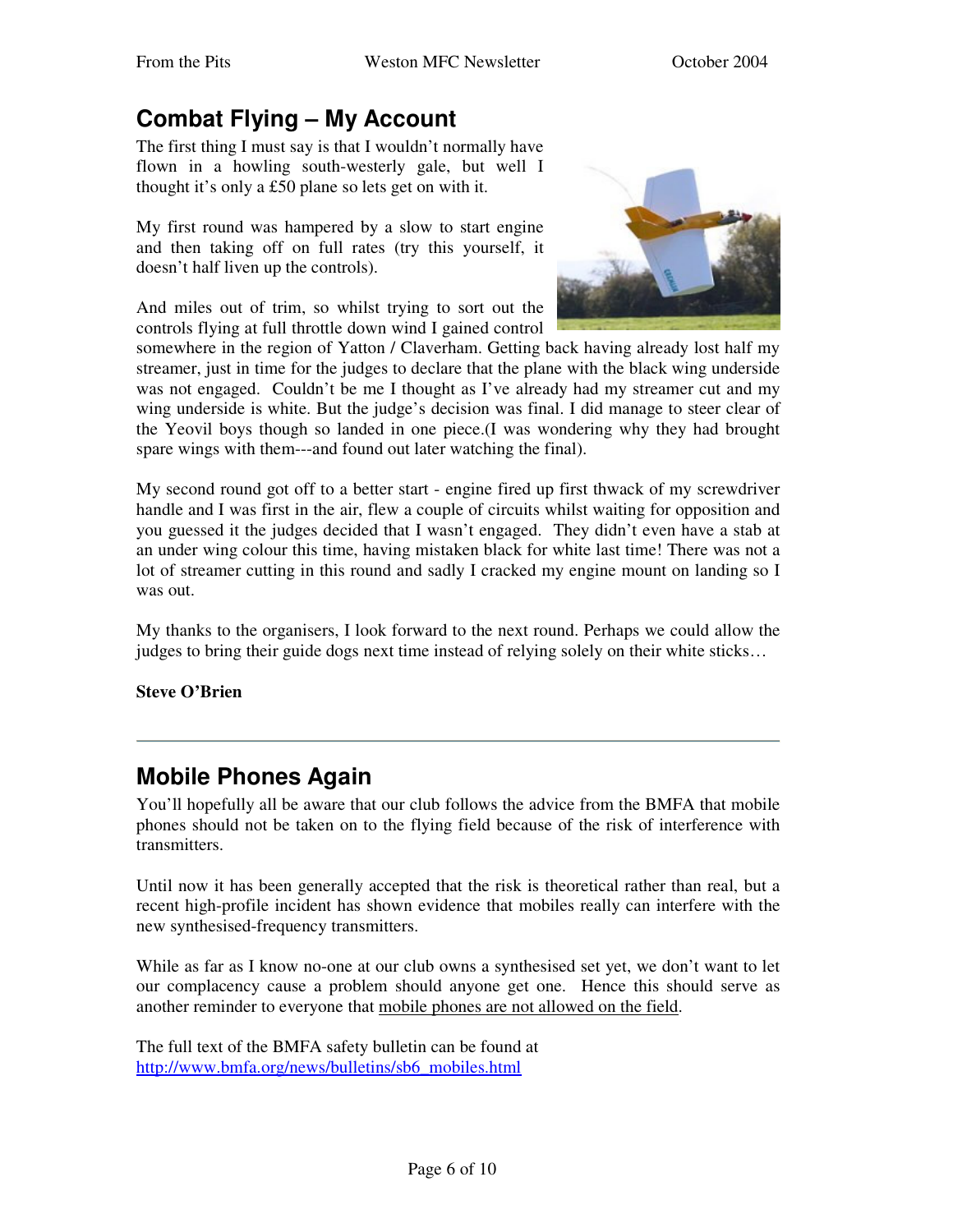# **Photo Credits**

Thanks to a number of people for various photos used in the newsletters, particularly **Jason** Streeter, whose collection of photos of the club at www.pbase.com/jstreeter/weston is getting quite extensive, numbering over 300 pictures last time I looked. It definitely helps if you have broadband!

### **Seen at the Field**



Another fine scale model by **Trevor Hoskins**, this one is an RAF Chipmunk from the Airsail kit, fitted with a Thunder-Tiger 54 4-stroke.



## **Caption Competition**



No, I'm not even going to try to explain this one, taken at the August club meeting photo-session. I'm sure you can all make your own suggestions…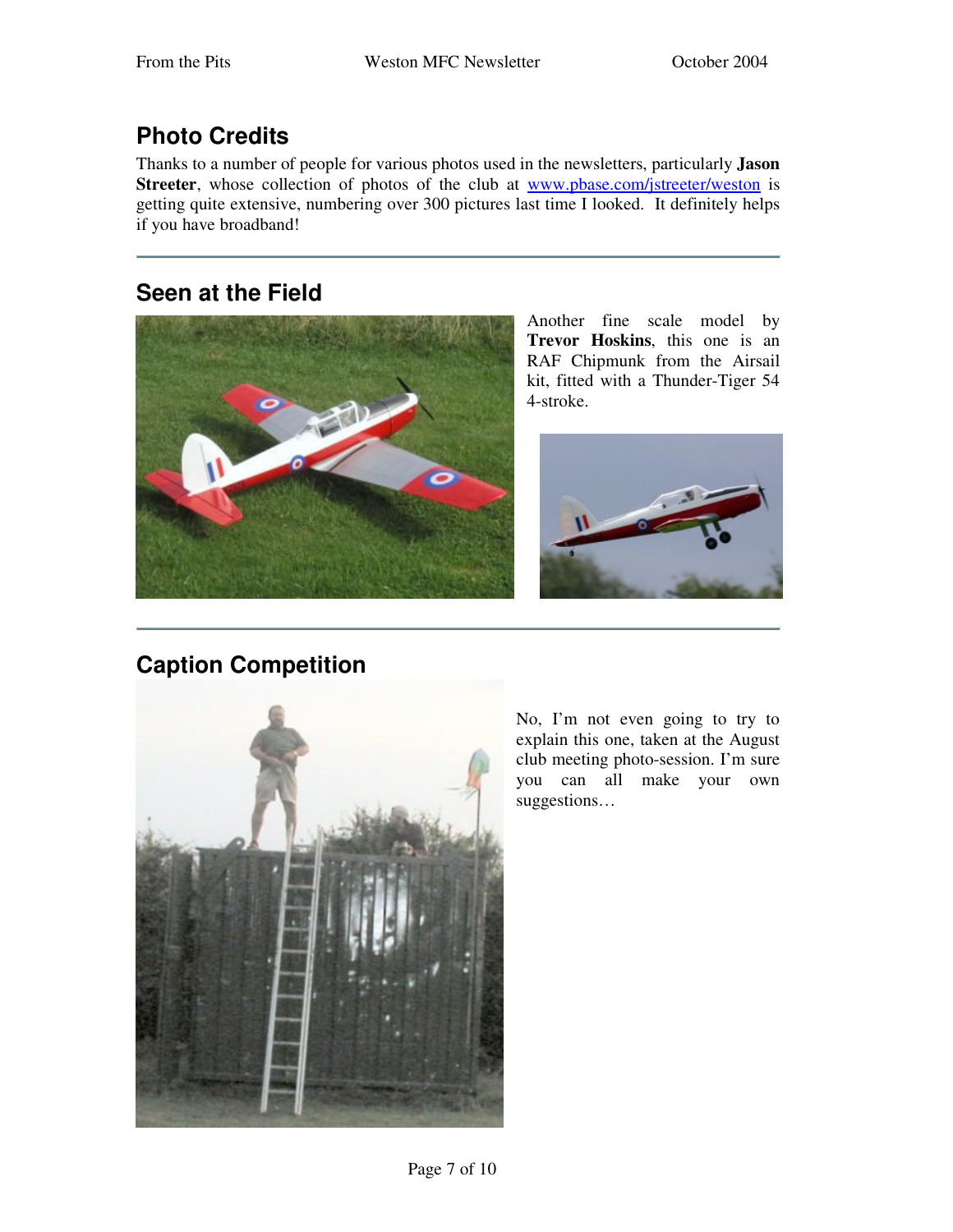# **Prop Chart Guide**

| <b>Engine Size</b> | <b>Ideal Prop Size</b> | <b>Propeller Size Range</b>            | <b>Engine Type</b> | <b>Ideal RPM Range</b> |
|--------------------|------------------------|----------------------------------------|--------------------|------------------------|
| 0.10               | 7x4                    | $7x4 - 6, 8x4$                         | 2-Stroke Glow      | 14000~16000rpm         |
| 0.15               | 8x4                    | $7x5 - 6, 8x4 - 6$                     | 2-Stroke Glow      | 14000~16000rpm         |
| 0.25               | 9x5                    | $9x4 - 6$ , $10x4 - 5$                 | 2-Stroke Glow      | 12000~15000rpm         |
| $0.32 - 0.36$      | 10x5                   | $9x6 - 8$ , $10x5 - 6$ , $11x4 - 5$    | 2-Stroke Glow      | 12000~15000rpm         |
| 0.40               | 11x5                   | $10x6 - 8$ , $11x5 - 7$ , $12x5 - 6$   | 2-Stroke Glow      | 11000~12000rpm         |
| 0.46               | 11x6                   | $10x7-9$ , $11x6-8$ , $12x5-7$         | 2-Stroke Glow      | 10000~12000rpm         |
| 0.53               | 11x7                   | $10x8 - 10$ , $11x7 - 9$ , $12x6 - 8$  | 2-Stroke Glow      | 10000~11000rpm         |
| 0.61               | 13x6                   | $12x8 - 10$ , $13x6 - 7$ , $14x5 - 6$  | 2-Stroke Glow      | 9500~11000rpm          |
| 0.75               | 13x7                   | $12x9 - 11$ , $13x7 - 8$ , $14x6 - 7$  | 2-Stroke Glow      | 9500~10500rpm          |
| $0.91 - 1.08$      | 14x6                   | $13x10-11$ , $14x6-8$ , $15x6-8$       | 2-Stroke Glow      | 9000~10000rpm          |
| $1.20 - 1.35$      | 16x8                   | $15x8 - 10$ , $16x8 - 10$ , $17x8$     | 2-Stroke Glow      | 8500~9500rpm           |
| $1.40 - 1.80$      | 18x8                   | $17x8 - 10$ , $18x8 - 10$ , $20x6 - 8$ | 2-Stroke Glow      | 8000~9000rpm           |
| 2.10               | 20x10                  | 20x10, 22x8                            | 2-Stroke Glow      | 8000~8500rpm           |
|                    |                        |                                        |                    |                        |
| <b>Engine Size</b> | <b>Ideal Prop Size</b> | <b>Propeller Size Range</b>            | <b>Engine Type</b> | <b>Ideal RPM Range</b> |
| $0.26 - 0.30$      | 10x6                   | $10x5 - 7$ , $11x4 - 5$                | 4-Stroke Glow      | 10000~11000rpm         |
| $0.40 - 0.45$      | 11x6                   | $11x6 - 7$ , $12x5 - 6$                | 4-Stroke Glow      | 10000~11000rpm         |
| $0.48 - 0.56$      | 11x7                   | $11x7-8$ , $12x6-7$ , $13x5-6$         | 4-Stroke Glow      | 10000~11000rpm         |
| $0.63 - 0.72$      | 12x7                   | $12x7 - 9$ , $13x6 - 7$                | 4-Stroke Glow      | 10000~11000rpm         |
| $0.80 - 0.91$      | 14x7                   | $13x8 - 11$ , $14x7 - 9$ , $15x5 - 7$  | 4-Stroke Glow      | 10000~11000rpm         |
| $1.00 - 1.20*$     | 14x8                   | $14x7 - 8$ , $15x6 - 10$ , $16x6 - 8$  | 4-Stroke Glow      | 9000~10000rpm          |
| $1.40 - 1.50**$    | 16x8                   | $16x8 - 12$ , $17x8 - 10$ , $18x6$     | 4-Stroke Glow      | 8500~9500rpm           |
| 1.80-2.00          | 17x8                   | $16x10-12$ , $17x8-10$ , $18x8$        | 4-Stroke Glow      | 8000~9500rpm           |
| 2.40               | 20x8                   | $18x10 - 12$ , $20x6 - 8$              | 4-Stroke Glow      | 7500~8500rpm           |
| 2.70               | 20x10                  | $20x8 - 12, 21x8 - 10$                 | 4-Stroke Glow      | 7500~8500rpm           |
| $3.00 - 3.20$      | 21x10                  | $20x10 - 12, 21x8 - 10, 22x8$          | 4-Stroke Glow      | 7500~8500rpm           |

#### **Seen at the Field**



Fokker Tri-plane by **Trevor Hoskins**, from the Ripmax kit. Trevor has modified the kit quite a bit to make it more scale. Among the changes are a more accurate wheel spacing, which has improved ground handling, and a bigger cockpit.

The earth colour is authentic as is the streaky finish, as the real ones were hand-painted in the field.

Power is a Saito 45 4-stroke.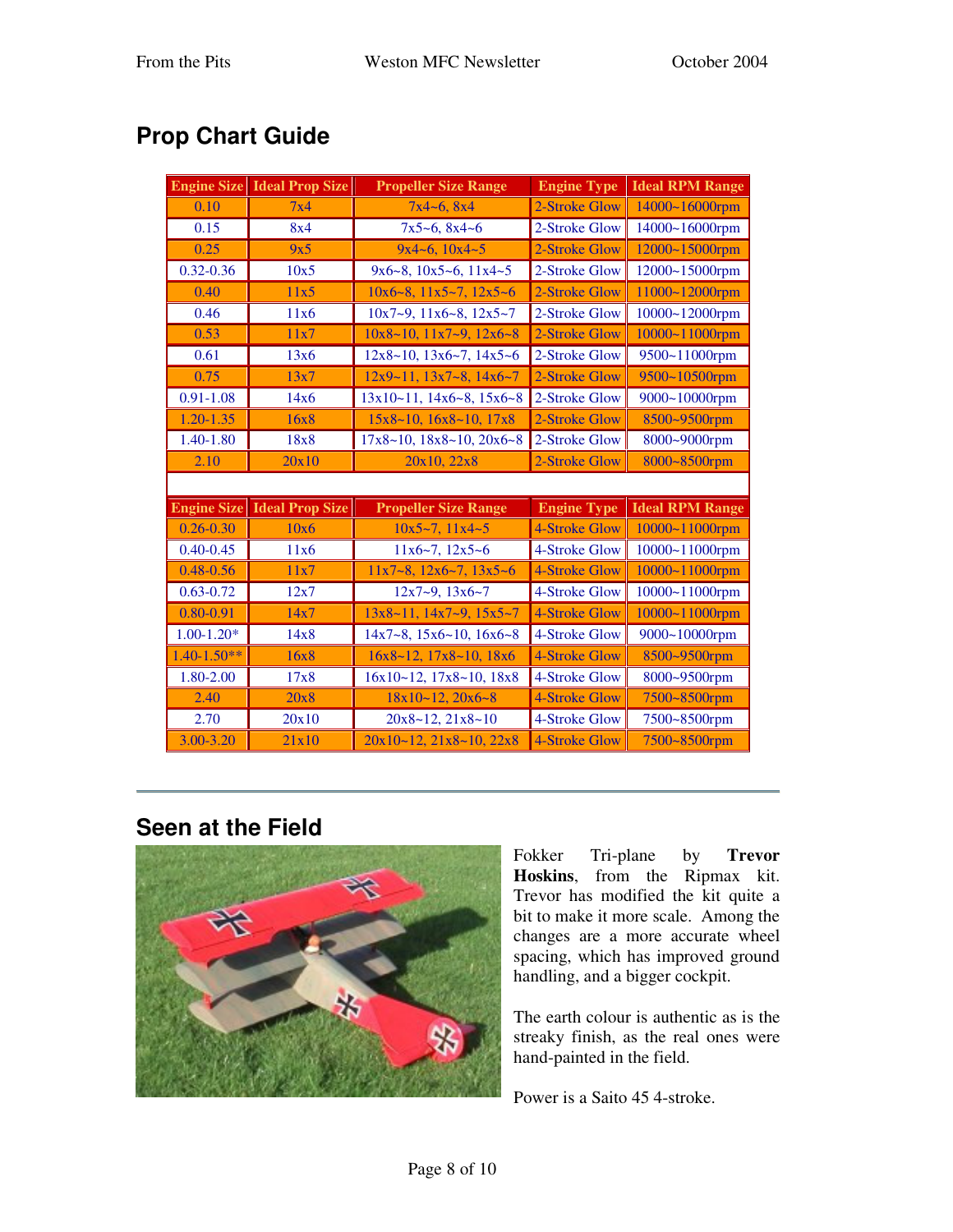### **Crossword**

See how you get on with this puzzle. All the clues are related to our club or hobby. Answers next issue.

|                 |                 |                 |                 |                 |                 | $\overline{1}$  |                 | $\overline{2}$  |                 | $\overline{3}$ |                 | $\overline{4}$  |                 |                 |                 |                 |                         |    |                 |
|-----------------|-----------------|-----------------|-----------------|-----------------|-----------------|-----------------|-----------------|-----------------|-----------------|----------------|-----------------|-----------------|-----------------|-----------------|-----------------|-----------------|-------------------------|----|-----------------|
| $\overline{5}$  |                 |                 |                 |                 |                 |                 |                 |                 |                 |                |                 | $\overline{6}$  |                 | $\overline{7}$  |                 |                 | $\overline{\mathbf{8}}$ |    |                 |
|                 |                 |                 |                 |                 | $\overline{9}$  |                 |                 |                 |                 |                |                 |                 |                 |                 |                 |                 |                         |    |                 |
| 10              |                 |                 |                 |                 |                 |                 |                 |                 |                 |                |                 |                 |                 |                 |                 |                 |                         |    | $\overline{11}$ |
|                 |                 |                 |                 |                 |                 |                 |                 | $\overline{12}$ |                 |                |                 |                 |                 |                 |                 |                 |                         |    |                 |
|                 | $\overline{13}$ |                 |                 |                 |                 |                 |                 |                 |                 |                |                 |                 |                 |                 |                 |                 |                         |    |                 |
|                 |                 |                 |                 |                 |                 |                 |                 |                 |                 |                |                 |                 |                 |                 |                 |                 |                         |    |                 |
| $\overline{14}$ |                 | $\overline{15}$ |                 |                 |                 |                 |                 |                 |                 |                |                 |                 |                 |                 | $\overline{16}$ |                 |                         |    |                 |
|                 |                 |                 |                 |                 |                 |                 |                 |                 |                 |                |                 | $\overline{17}$ |                 | $\overline{18}$ |                 |                 |                         |    |                 |
|                 |                 |                 |                 |                 |                 |                 |                 |                 |                 |                |                 |                 |                 |                 |                 |                 |                         |    |                 |
| $\overline{19}$ |                 |                 | $\overline{20}$ |                 |                 |                 |                 |                 |                 |                |                 |                 |                 |                 |                 |                 |                         |    |                 |
|                 |                 |                 |                 |                 |                 |                 |                 |                 |                 |                | $\overline{21}$ |                 |                 |                 |                 | $\overline{22}$ |                         |    |                 |
| $\overline{23}$ |                 |                 |                 |                 |                 | $\overline{24}$ |                 |                 |                 |                |                 |                 |                 |                 |                 |                 |                         |    |                 |
|                 |                 |                 |                 |                 | $\overline{25}$ |                 |                 |                 |                 |                |                 |                 |                 |                 |                 |                 |                         |    | $\overline{26}$ |
|                 |                 |                 |                 |                 |                 |                 | $\overline{27}$ |                 | $\overline{28}$ |                |                 |                 | $\overline{29}$ |                 |                 | $\overline{30}$ |                         | 31 |                 |
|                 | $\overline{32}$ |                 |                 |                 |                 |                 |                 |                 |                 |                |                 |                 |                 |                 | $\overline{33}$ |                 |                         |    |                 |
|                 |                 |                 |                 | $\overline{34}$ |                 |                 |                 |                 |                 |                |                 |                 |                 |                 |                 |                 |                         |    |                 |
|                 |                 |                 |                 |                 |                 |                 |                 |                 |                 |                |                 |                 |                 |                 |                 |                 |                         |    |                 |
|                 | $\overline{35}$ |                 |                 |                 |                 |                 |                 |                 |                 |                | $\overline{36}$ |                 |                 |                 |                 |                 |                         |    |                 |
|                 |                 |                 |                 |                 |                 |                 |                 |                 |                 |                |                 |                 |                 |                 |                 |                 |                         |    |                 |
|                 |                 |                 |                 |                 | 37              |                 |                 |                 |                 |                |                 |                 |                 |                 |                 |                 |                         |    |                 |
|                 |                 |                 |                 |                 |                 |                 |                 |                 |                 |                |                 |                 |                 |                 |                 |                 |                         |    |                 |
|                 | $\overline{38}$ |                 |                 |                 |                 |                 |                 |                 |                 |                |                 |                 | 39              |                 |                 |                 |                         |    |                 |
|                 |                 |                 |                 |                 |                 |                 |                 |                 |                 |                |                 |                 |                 |                 |                 |                 |                         |    |                 |

#### **Across**

- Take the method back and turn sideways (3)
- Bridge round at the pop group holding on (6,4) Chase mob out to the
- meeting place (8) Manufacturer of infra-red
- grape tree? (6)
- Ok in a turn but not while landing (5)
- Town in the lowest onomatopoeia (6)
- Use it to do fast circuits or cry "plane" (5,5)
- Girl holds ten for the sender (7)
- Try to stay in the middle of it (3)
- It'll make you go (9)
- Not a toy (5)
- Neat cut to balance (4)
- A prayer helps as well... (4)
- Gets the signal (8)
- One liar helps a bank (7) If you do a bad one you'll be back in the pool (4)
- Get it before you fly! (3)
- Start term in controller (11)
- Bet I run faster than most (7)
- Lester went out to get a paper (10)
- One road to control (5)

#### **Down**

- Bad scale twin wreck nearby (4,2,8)
- Once a year (1,1,1)
- Imaginary creature in the works (7)
- End in the last ailment (4)
- Card game to enter the field (6)
- Leap bin to get to this flier (7)
- A flier and two circles give this wing shape (8)
- No Thelma, it is fuel (8)
- Model planet (7)
- Right under a cow to steer with (6)
- Juice mover (4)
- Cheer pilot for the aircraft (10)
- Wot plane? (7)
- It blows up a clock (4)
- Flying dinosaur? (6)
- Train once badly to keep things in (9)
- Surface gives lift in the USA (8)
- Happy aviator ending for the fighter (9)
- Last cry for the timer (7)
- Cute rodent trainer (8)